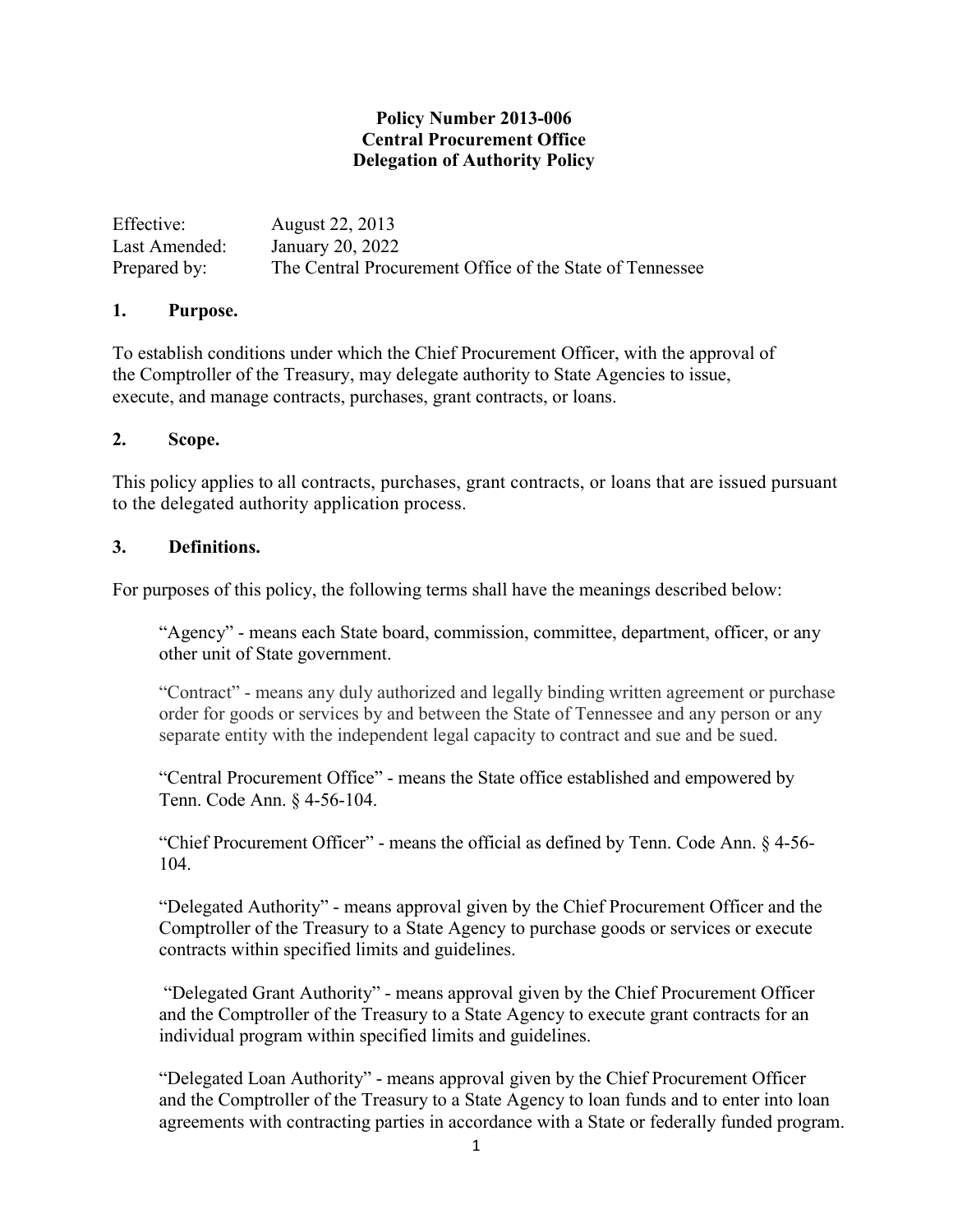"Delegated State Agency" - means a State Agency that has received approval from the Chief Procurement Officer and the Comptroller of the Treasury to purchase goods or services, execute contracts, including revenue or no-cost contracts, execute grant contracts, or make loans for an individual program within specified limits and guidelines.

"Purchase Order" - means a document issued by the Central Procurement Office or a State Agency to a contracting party authorizing a purchase. Upon delivery to the contracting party, a "purchase order" becomes a binding contract on both parties.

 "Special Delegated Authority for a Declared Disaster" - means approval given by the Chief Procurement Officer and the Comptroller of the Treasury to the Tennessee Emergency Management Agency to execute grant contracts related to a specific federal or state declared disaster.

"State" - means the State of Tennessee, including its departments, agencies, and entities that fall under its purview.

"State Building Commission" or "SBC" - means the entity created pursuant to Tenn. Code Ann. § 4-15-101.

"State Agency" - means the departments, agencies, and entities of the State of Tennessee.

"Statewide Contract" - means a contract for goods or services established by the Chief Procurement Officer that all State Agencies must utilize and that may be used by local governments, higher education, and certain not-for-profit entities under Tenn. Code Ann. § 33-2-1001.

# **4. Delegated Authority - Generally.**

In no event shall a State Agency initiate a purchase, contract, grant contract, or loan agreement under a delegated authority until the Chief Procurement Officer and Comptroller of the Treasury approve the delegated authority application. An approved delegated authority application shall remain in force and effect for no more than twelve (12) months unless an approved Rule Exception Request is obtained using the Rule Exception Request for the DA or DGA template. A DGA that contains ONLY federal funds and is in excess of twelve (12) months does not require a rule exception request, unless there are changes requested by the State Agency to the pro forma or underlying contract template. Amendments to a delegated authority must use the Delegated Authority Amendment Model prescribed by the Central Procurement Office and must be approved by the Chief Procurement Officer and the Comptroller of the Treasury. An approved delegated authority application may be revoked at any time if the Delegated State Agency fails to comply with State or federal law, or with Central Procurement Office rules, policies, and procedures.

# **5. Delegated Authority Types Covered by This Policy.**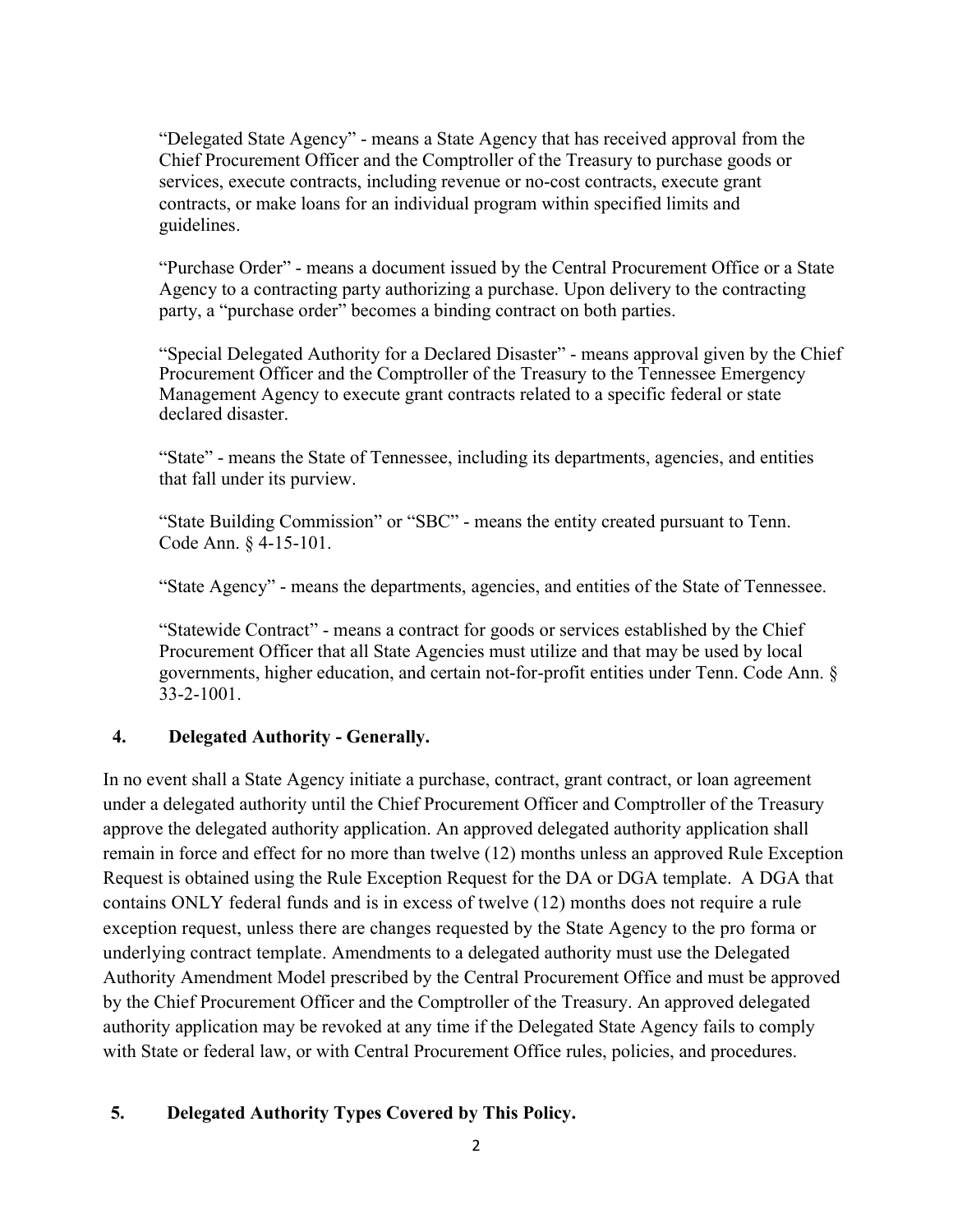This policy applies to any Delegated Authority, Delegated Grant Authority, Delegated Loan Authority and Special Delegated Authority for a Declared Disaster.

# 5.1. *Delegated Authority.*

 A Delegated Authority authorizes a State Agency to purchase goods or services or execute contracts for the specified program within the limits, guidelines, and conditions specified within the approved Delegated Authority. Use of a Delegated Authority is appropriate when the Delegated Authority's maximum liability is greater than fifty thousand dollars (\$50,000) or the goods or services being purchased are inappropriate for the use of the State Agency's local purchase authority. State Agencies shall not use a Delegated Authority to procure goods or services that are available on a Statewide or Agency Term Contract.

5.1.1. A Delegated Authority for purchases may be approved when:

- The need for goods or services is sporadic, and an advance determination of the volume, delivery, or exact costs of goods or services needed is not possible;
- It is impractical to award one or more fee-for-service contracts for the category of goods or services needed with compensation based upon unit or milestone rates;
- The program needs and general categories of goods or services are such that adequate guidelines can be developed to direct the State Agency in competitively making each purchase;
- All goods or services purchased can be delivered or performed in ninety (90) days or fewer or represent a single transaction, as provided in Central Procurement Office Policy 2013-004, Section 4.3.2;
- The procurement terms, conditions, and criteria to be followed by the agency in making each purchase will be of such uniformity that the Central Procurement Office's individual, independent, and prior approval of each purchase is unnecessary; and
- The purchases involved will be of such uniformity, volume, and pressing need that the individual approval of each purchase by the Central Procurement Office is impractical.

 All purchases made under an approved Delegated Authority shall be made using purchase orders that include the terms and conditions specified in the Purchase Order Terms and Conditions Template.

- 5.1.2. A Delegated Authority for contracts may be approved when:
	- The program needs and general categories of services are such that adequate guidelines can be developed to direct the State Agency in competitively executing a number of similar contracts;
	- The individual contracts involved will be of such uniformity and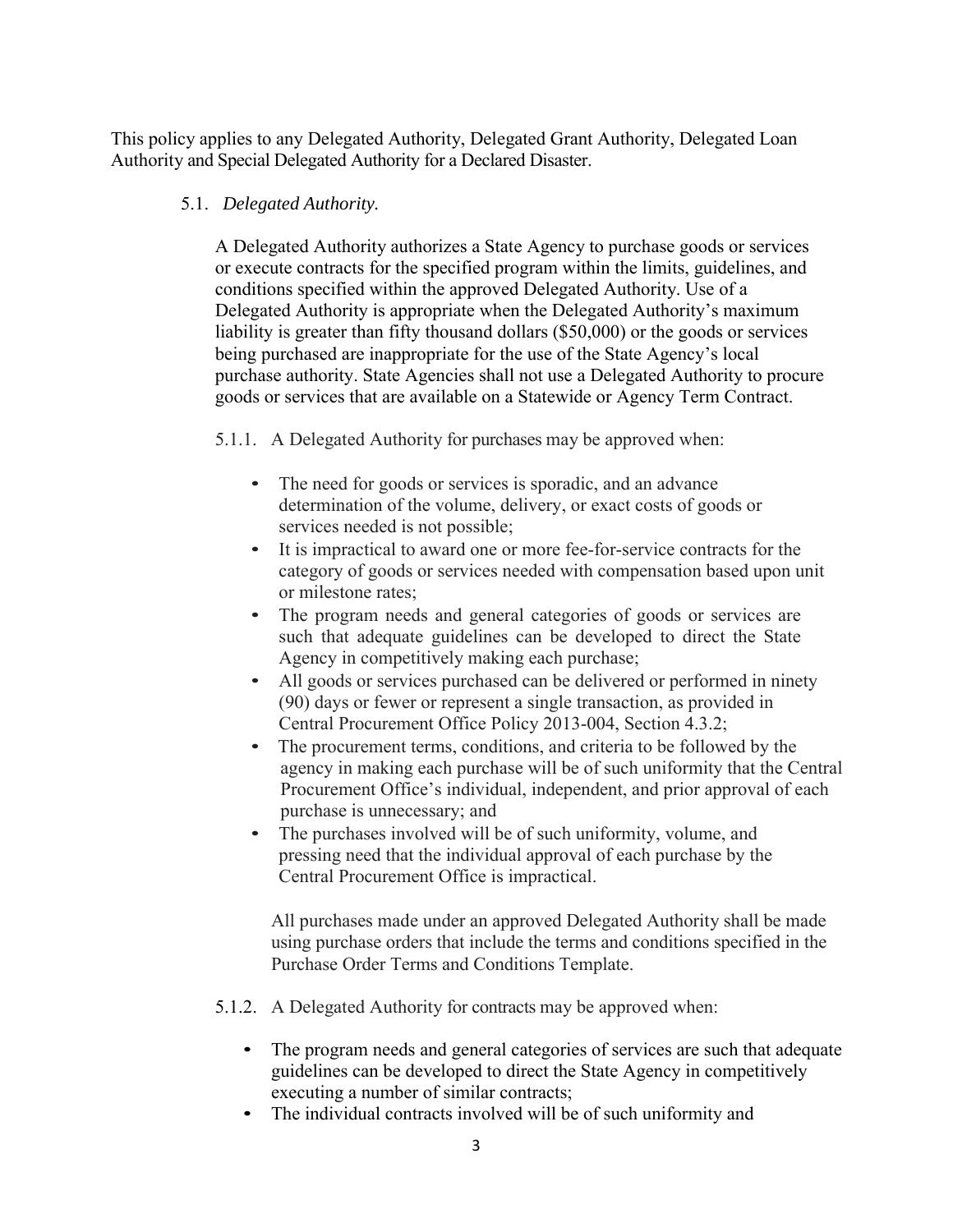standardization of processes, procedures, and contract terms that individual, independent, and prior approval is unnecessary and impractical; and

• All individual contracts executed will create a "contractor" relationship as defined in Central Procurement Office Policy 2013-007.

## 5.2. *Delegated Grant Authority.*

 A Delegated Grant Authority authorizes a State Agency to execute grant contracts for a particular program or programs within the limits, guidelines, and conditions specified within the approved Delegated Grant Authority.

A Delegated Grant Authority may be approved when:

- The program needs and category of services are such that adequate guidelines can be developed to direct the agency in competitively or impartially executing a number of similar grant contracts; and
- The individual grant contracts involved are of such uniformity and standardization of processes, procedures, and contract terms that individual review and approval by the Central Procurement Office is unnecessary and impractical.

 A Delegated Grant Authority shall set forth all provisions, including but not limited to selection criteria, required by the Central Procurement Office rules, policies, and applicable State statutes.

 No changes shall be made to the terms and conditions of the grant contracts included within the approved Delegated Grant Authority without an amendment to the Authority.

## 5.3. *Delegated Loan Authority.*

 A Delegated Loan Authority authorizes a State Agency to make loans and associated loan agreements for the specified program that are within the limits, guidelines, and conditions specified within the approved Delegated Loan Authority.

 A Delegated Loan Authority shall set forth all provisions, including but not limited to selection criteria, required by the Central Procurement Office rules, policies, and applicable State statutes.

 No changes shall be made to the approved loan and associated loan agreement form detailed within the Delegated Loan Authority without an amendment to the Authority.

## 5.4. *Special Delegated Authority for Federal or State Declared Disaster.*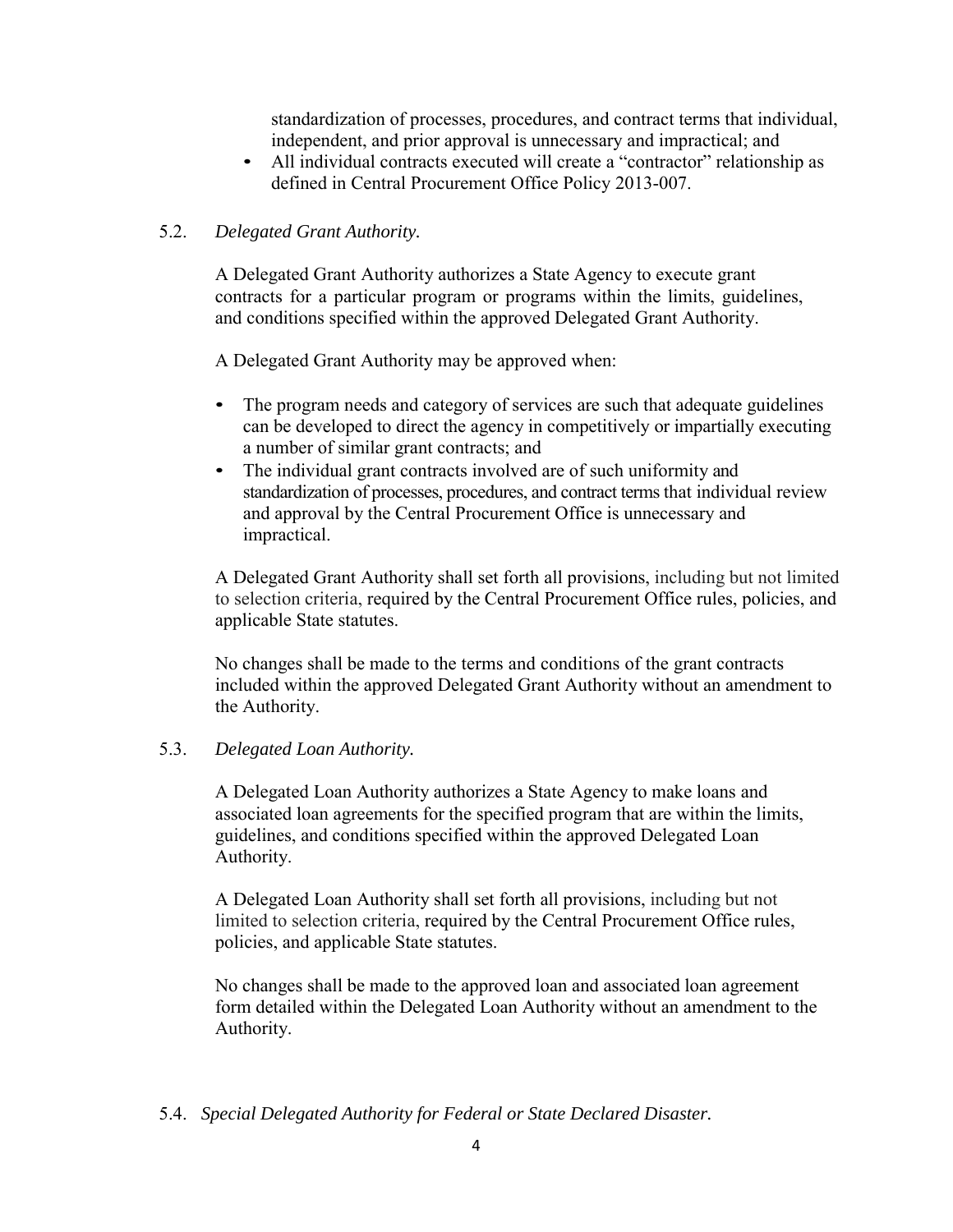A Special Delegated Authority for Declared Disaster is for Tennessee Emergency Management Agency ("TEMA") use only. It authorizes TEMA to execute grant agreements related to funds awarded for the response to and recovery from a disaster formally declared by the federal government or the Governor of Tennessee.

# **6. Delegated State Agency Requirements and Responsibilities.**

Delegated authority applications must be signed by the State Agency head or authorized designee. Unless purchases, contracts, grant contracts, or loan agreements made or entered into under an approved delegated authority application are authorized by the State Agency head or his or her designee, they are null and void.

All purchases, contracts, grant contracts, and loans made or entered into under a delegated authority are subject to applicable Central Procurement Office rules, policies and procedures. The Delegated State Agency must use the current Central Procurement Office templates and models and maintain a procurement file for all purchases, contracts, grant contracts, and loans made or entered into under a delegated authority. All relevant documentation must also be maintained in Edison as appropriate.

The Delegated State Agency is responsible for ensuring that it does not exceed the scope of its authority delegation and that all conditions of the approved delegated authority application are met. Further, the head of the Delegated State Agency is responsible for ensuring all staff carrying out the terms of the approved delegated authority application are properly authorized and trained to perform the necessary tasks. The exercise of delegated authority shall not violate or circumvent state or federal law, executive orders, appropriations, or state rules, policies, and procedures.

Delegated State Agencies must develop written procedures for implementing approved delegated authority applications. A Delegated State Agency's procedures must comply with applicable Central Procurement Office rules, policies, and procedures and may contain more restrictive requirements than those specified by the Central Procurement Office. The Chief Procurement Officer may revoke a Delegated Authority at any time, at his or her sole discretion. The Chief Procurement Officer shall notify the Comptroller of the Treasury in writing of any such revocation.

Approvals or endorsements may be required for certain contracts depending upon the nature of the proposed contract scope of service. The Delegated State Agency must obtain signed approval or endorsement documentation and submit it with the delegated authority application to the Central Procurement Office and Comptroller of the Treasury. Required approvals and endorsements are indicated in the table below.

| <b>Contract Subject Matter</b> | <b>Required Approval or Endorsement</b> |
|--------------------------------|-----------------------------------------|
| Information technology         | <b>OIR</b> Endorsement                  |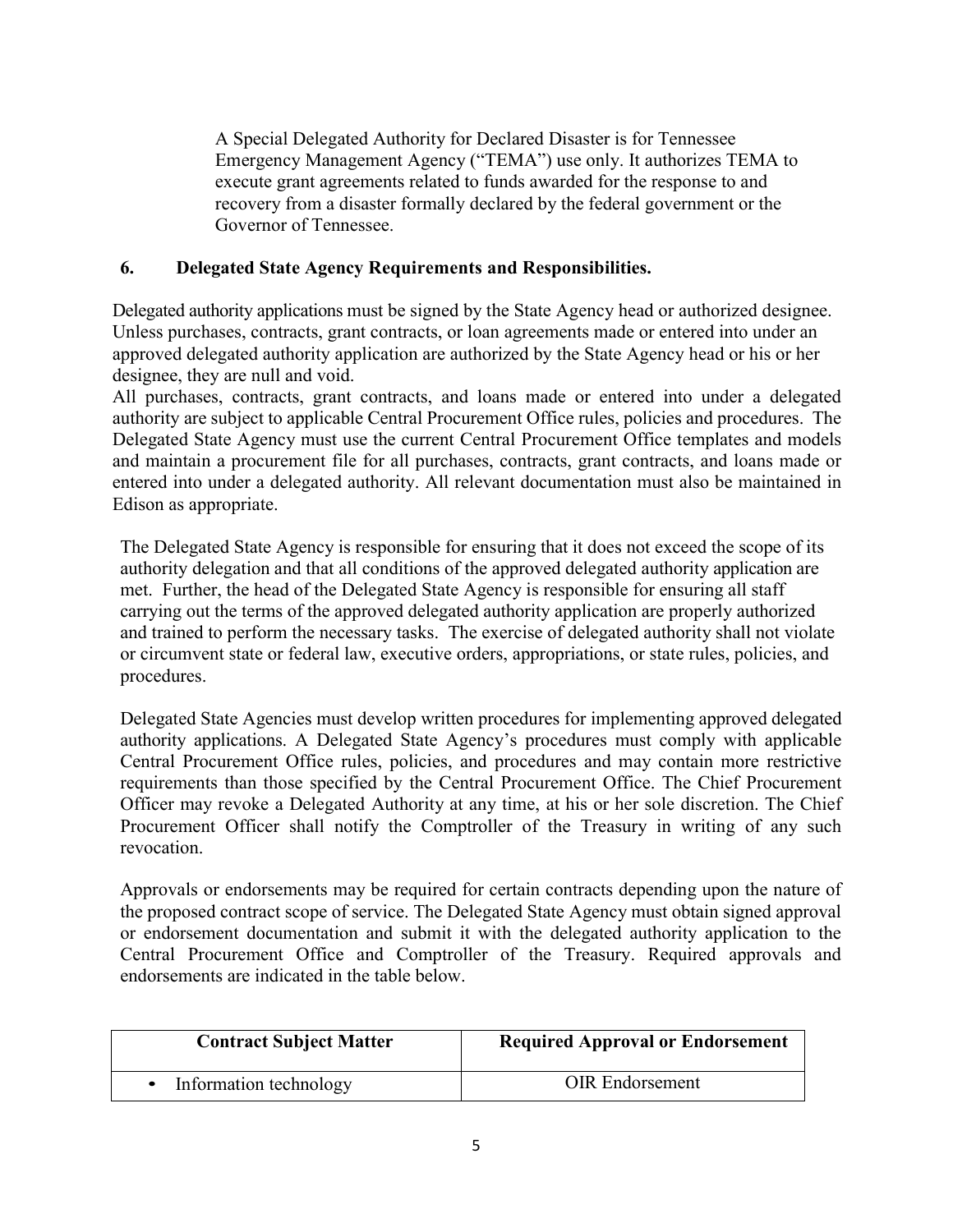| Contract between State Agencies<br>that includes provisions for<br>cooperative programs                                                                                                                                                                                                                                                                            | Governor                                    |
|--------------------------------------------------------------------------------------------------------------------------------------------------------------------------------------------------------------------------------------------------------------------------------------------------------------------------------------------------------------------|---------------------------------------------|
| Provision for State legal consultation<br>$\bullet$<br>services                                                                                                                                                                                                                                                                                                    | Attorney General <sup>1</sup>               |
| Contract with an individual;<br>Contract that involves training State<br>employees (except training pursuant<br>to an information technology system<br>procurement);<br>Services relating to the employment<br>of current or prospective State<br>employees                                                                                                        | Human Resources Commissioner                |
| Contract that involves engineering<br>$\bullet$<br>or architectural services relating to<br>an improvement (including<br>demolition) to real property in<br>which the State of Tennessee has<br>an interest                                                                                                                                                        | <b>State Architect</b>                      |
| Delegation of procurement or<br>$\bullet$<br>contract authority by the<br>Central Procurement Office;<br>Procurements for goods and services<br>where authority exists under both<br>the SBC and Central<br>Procurement Office to procure<br>and contract;<br>Auditing services;<br>Cooperative agreements as provided<br>in Tenn. Code Ann. § 4-56-<br>108(a)(4); | Comptroller of<br>the Treasury <sup>2</sup> |

 $1$  See Tenn. Code Ann. § 8-6-106.

<sup>&</sup>lt;sup>2</sup> Pursuant to Tenn. Code Ann. § 4-56-108(b), without limitation of the audit authority of the comptroller of the treasury, the comptroller is authorized to examine any documents under the authority of the chief procurement officer.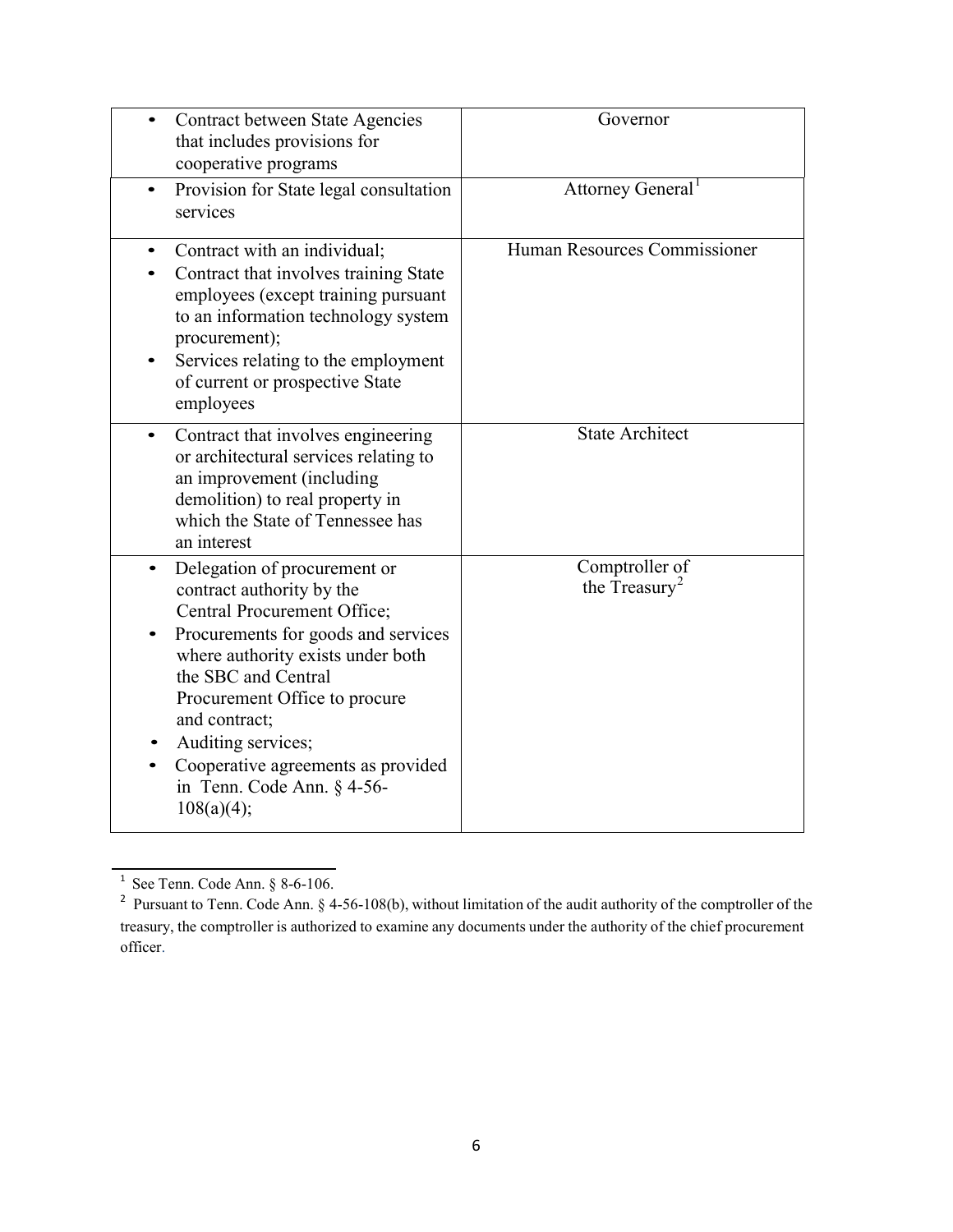| Fee-For-Service procurements<br>٠                                        | Comptroller of the Treasury <sup>2</sup> |
|--------------------------------------------------------------------------|------------------------------------------|
| or contracts with a maximum                                              |                                          |
| liability > $$5,000,000;$<br>Grant contracts with a maximum<br>$\bullet$ |                                          |
| liability $>$ \$5,000,000;                                               |                                          |
| Fee-For-Service procurements or<br>$\bullet$                             |                                          |
| contracts for new or replacement                                         |                                          |
| information systems and technical                                        |                                          |
| infrastructure projects for goods and                                    |                                          |
| services $> $500,000;$<br>Procurements or contracts utilizing<br>٠       |                                          |
| competitive or non-competitive                                           |                                          |
| negotiations with a maximum liability                                    |                                          |
| $>$ \$250,000;                                                           |                                          |
| Revenue procurements/contracts;<br>٠                                     |                                          |
| No-Cost procurements/contracts;<br>$\bullet$                             |                                          |
| Procurements/contracts with a term<br>$> 60$ months (5 years);           |                                          |
| Procurements/contracts that propose<br>$\bullet$                         |                                          |
| to limit liability to less than 2 times                                  |                                          |
| the maximum liability or revenue of                                      |                                          |
| the contract;<br>Procurements/contracts that propose<br>$\bullet$        |                                          |
| to change the Records, Annual                                            |                                          |
| Report, Audit, or Monitoring                                             |                                          |
| clauses;                                                                 |                                          |
| Procurements allowing a cost                                             |                                          |
| proposal to be evaluated                                                 |                                          |
| contemporaneously with or prior to                                       |                                          |
| the technical proposal evaluation;<br>Procurements/contracts containing  |                                          |
| an automatic price escalator; and                                        |                                          |
| Such other procurements/contracts                                        |                                          |
| or other items as may be directed by                                     |                                          |
| the Central Procurement Office or                                        |                                          |
| the Procurement Commission.                                              |                                          |
|                                                                          |                                          |
|                                                                          |                                          |
|                                                                          |                                          |
|                                                                          |                                          |
|                                                                          |                                          |